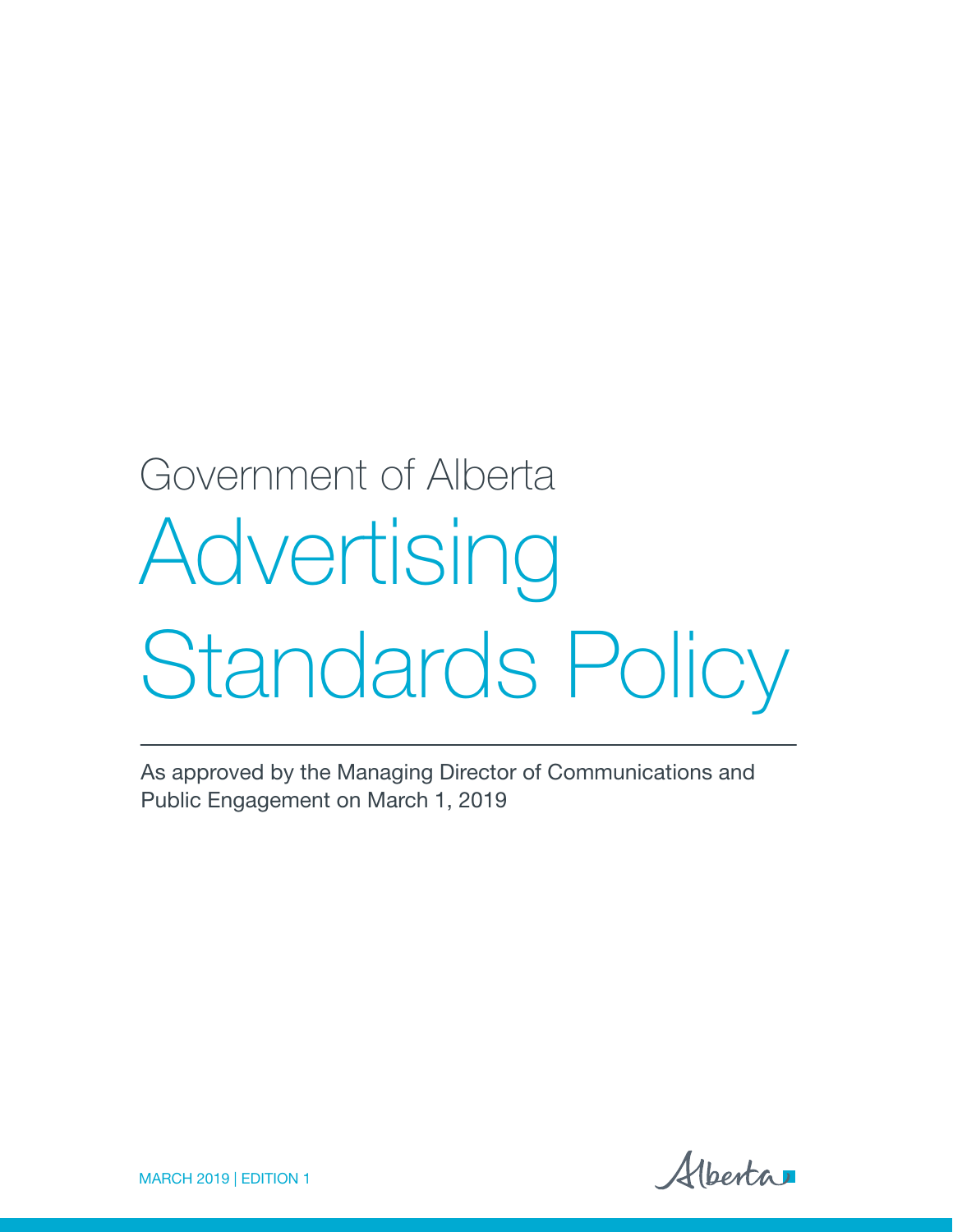For more information on this policy, please contact the Government of Alberta's Communications and Public Engagement Office (CPE). Communications and Public Engagement Office, Government of Alberta

March 2019

Government of Alberta Advertising Standards Policy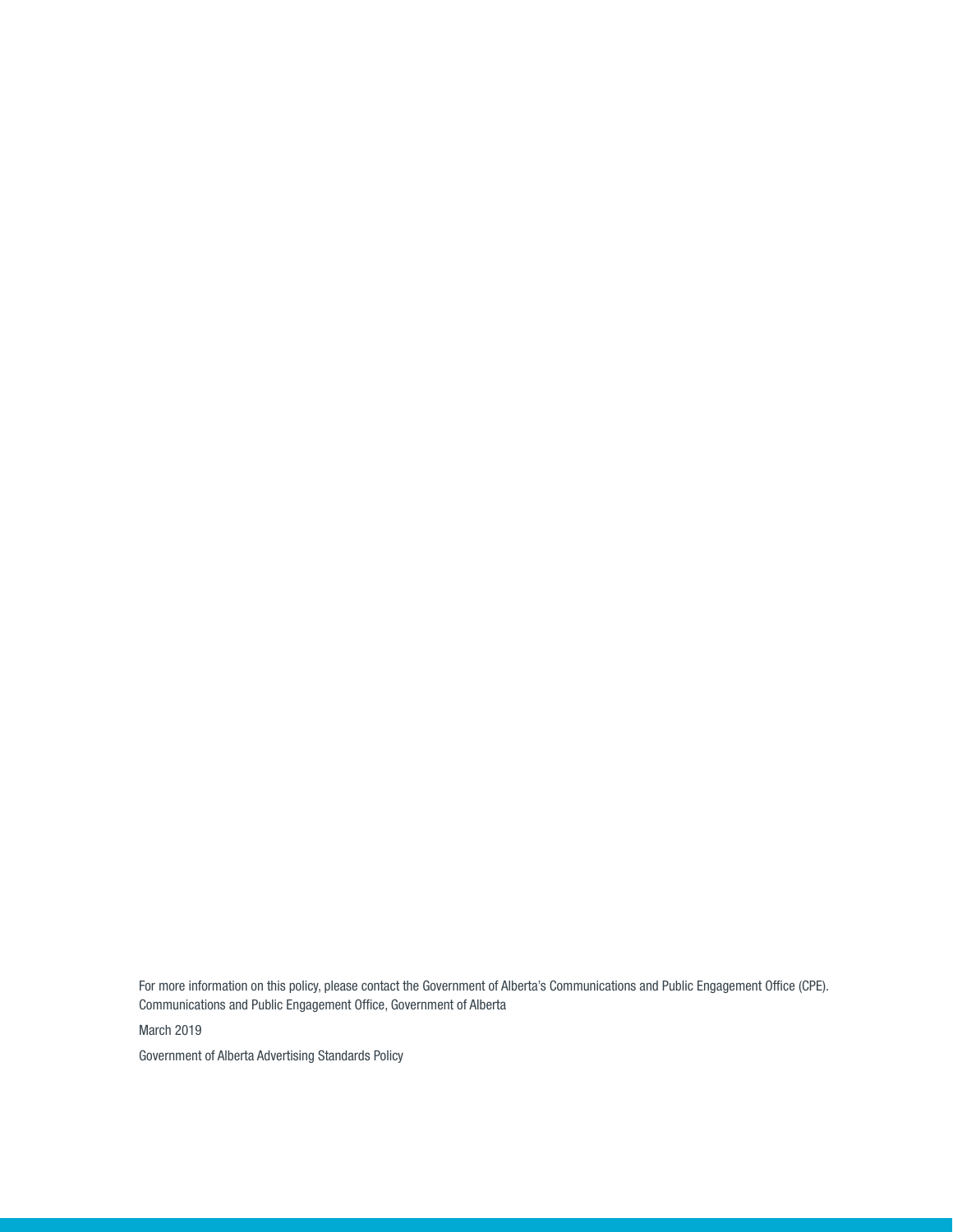### Table of Contents

| 1. | 4              |
|----|----------------|
| 2. | 5              |
|    | 5              |
|    | 5              |
| 3. | 6              |
|    | 6              |
|    | 6              |
|    | 6              |
|    | 6              |
| 4. | $\overline{7}$ |
|    | $\overline{7}$ |
|    | $\overline{7}$ |
|    | $\overline{7}$ |
|    | $\overline{7}$ |
| 5. | 8              |
|    | 8              |
|    | 9              |
| 6. | 9              |
|    | 9              |
|    | 9              |
|    | 9              |
| 7. | 10             |
| 8. | 10             |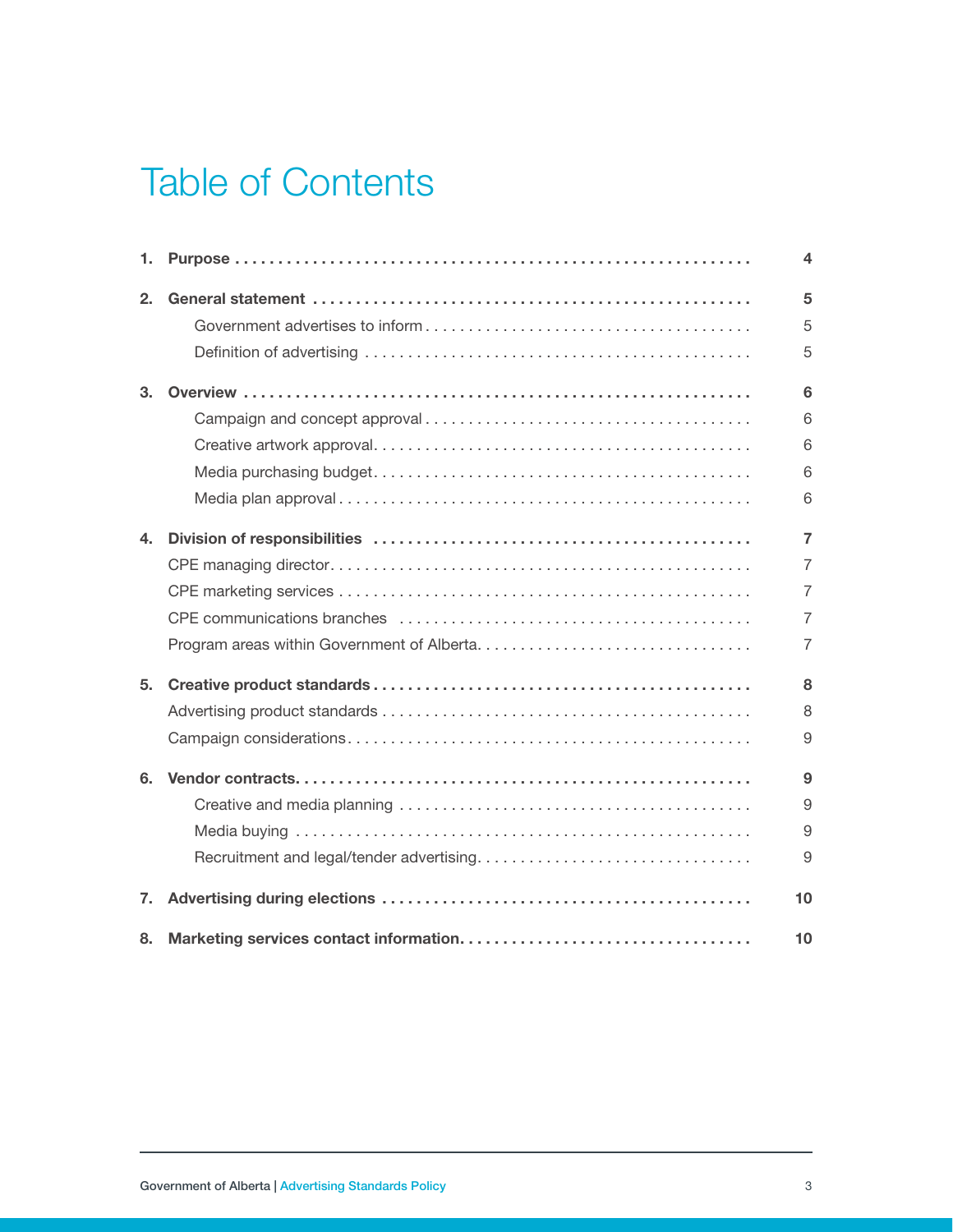## <span id="page-3-0"></span>Government of Alberta Advertising Standards **Policy**

### 1. Purpose

The Government of Alberta uses advertising to communicate directly with the people of Alberta and other relevant audiences. Government advertising must align with government priorities, meet the needs of the public, comply with all relevant legislation, regulations and policies and provide value for money. Specifically, advertising is used to:

- share information about government policies, programs, services and initiatives
- inform individuals about environmental, safety and health issues
- notify individuals about their legal rights
- advocate for the province's interests outside Alberta (e.g., tourism, economic development, pipeline infrastructure)

Advertising must comply with the Government of Alberta's Communications Policy and with Government Identity and Voice, Tone and Style policies. The Advertising Standards Policy applies to all provincial government ministries, all employees and all external service providers contracted by the government.

This policy is administered by the marketing services branch of the Communications and Public Engagement Office (CPE). For further information on marketing and advertising processes, contact [marketingservices@gov.ab.ca.](mailto:marketingservices@gov.ab.ca)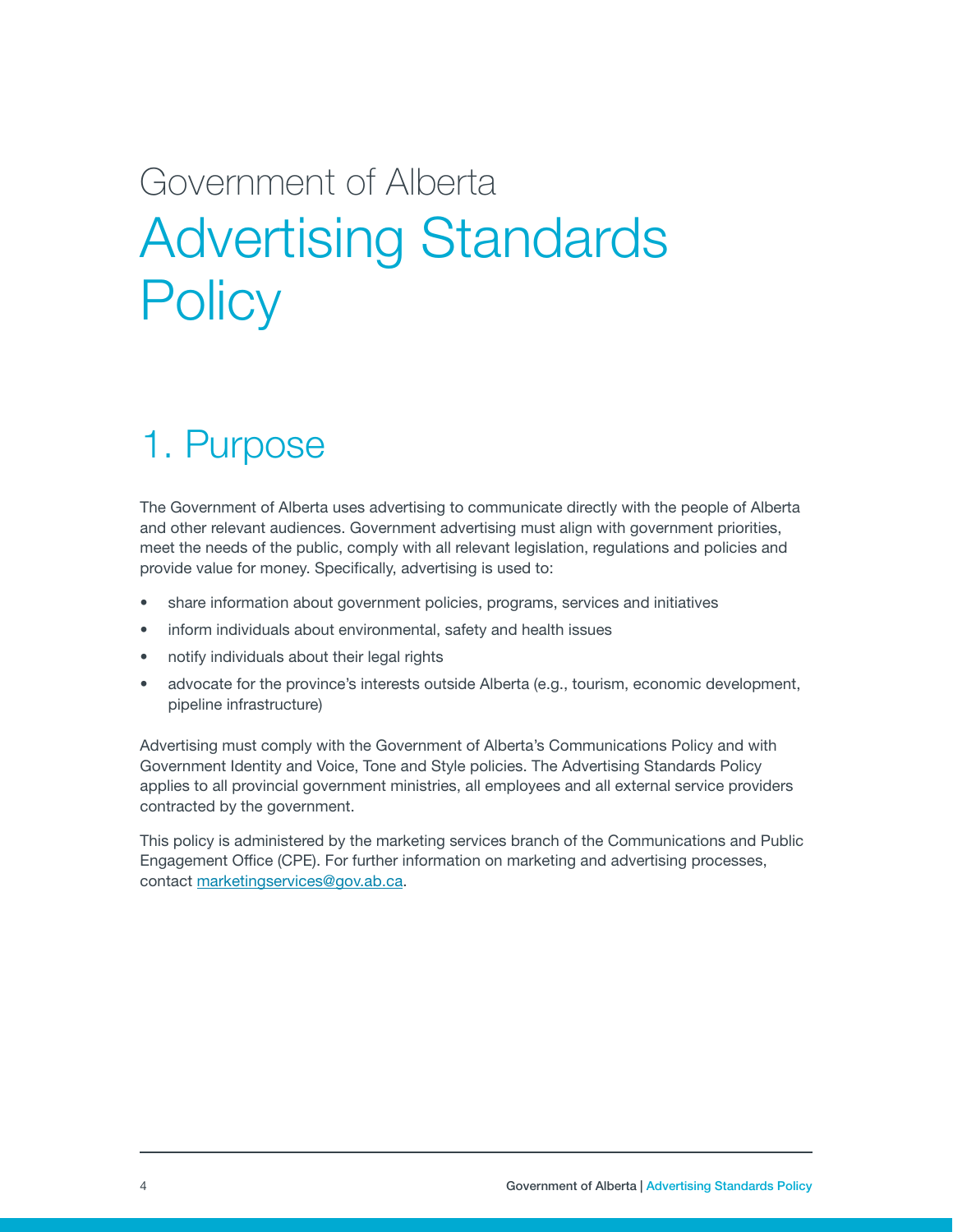### <span id="page-4-0"></span>2. General statement

The government advertises to inform about government policies, programs and services, or about dangers or risks to the public health, safety or the environment, or about individual rights or responsibilities.

Advertising covers the distribution of any government message, communicated in any jurisdiction (Alberta, Canada or internationally) through a medium that has a placement cost or would normally have a placement cost. This includes, but is not limited to:

- broadcast (radio, television, etc.)
- print (newspaper, magazine, inserts, etc.)
- online (display, social, search engine marketing, etc.)
- out of home (billboards, transit ads, etc.)
- marketing and promotion events (i.e., street teams, handing out information in a public space, etc.)
- sponsorships and free advertising opportunities (program guides, co-operative partnerships, etc.)
- direct mail (flyers or letters delivered to homes)

The decision to advertise should be made only after a creative brief has been completed, value for money is understood and alternative options have been considered. Campaign objectives, target audience, planned measurement and alternative options must be clearly documented before proceeding with a decision to advertise.

All advertising campaigns must be approved in advance by CPE marketing services.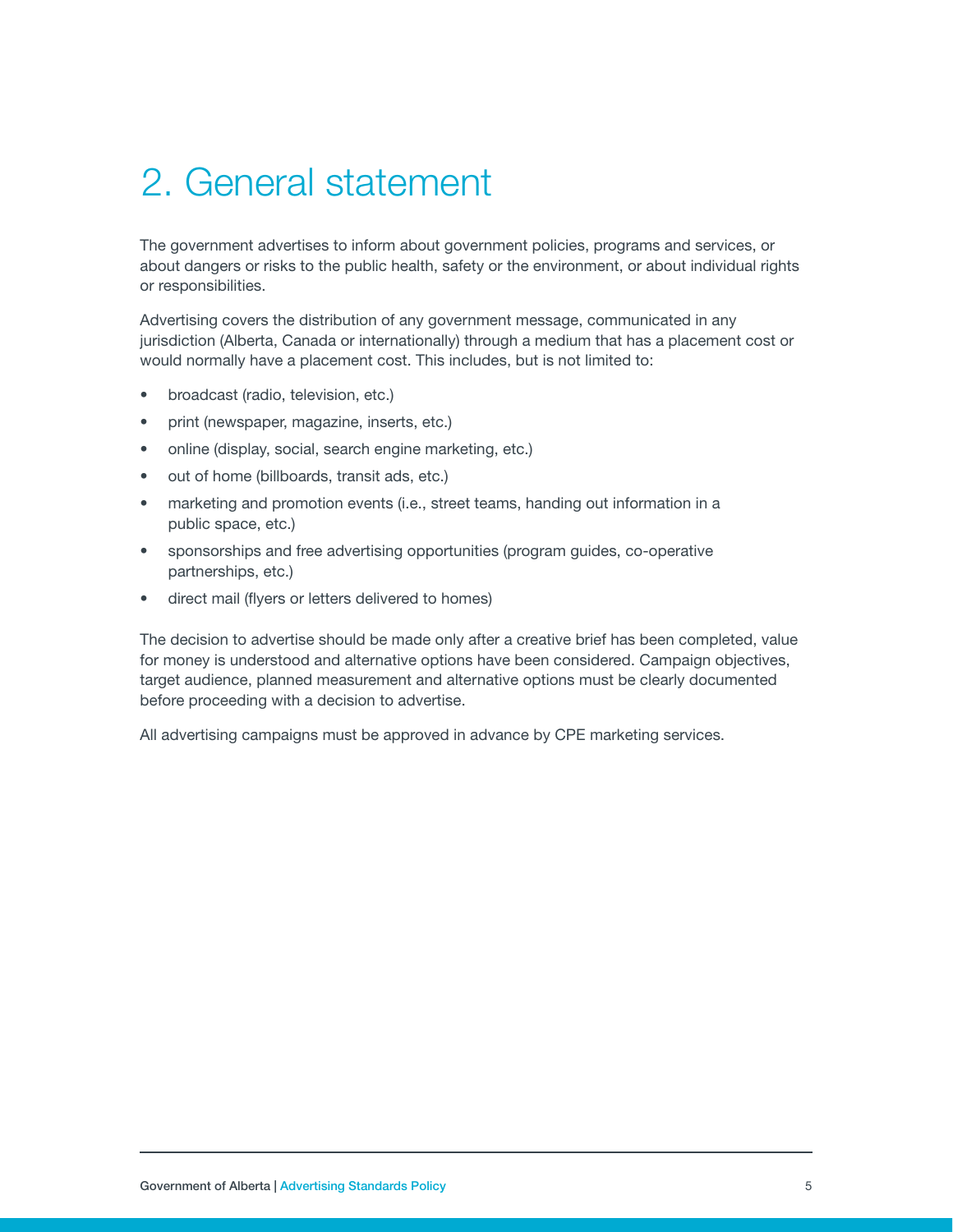### <span id="page-5-0"></span>3. Overview

Unless otherwise specified under formal agreement, all government advertising campaigns must be approved in advance by CPE marketing services.

- Creative products may be developed with CPE resources or sourced through the government procurement process. The approach must be cleared by CPE marketing services before any development begins.
- All creative concepts must be approved by CPE marketing services before moving forward to final artwork development.
- All final artwork must be approved by CPE marketing services before moving into market.
- Media buys with a value of \$200 or greater must be approved by CPE marketing services.
- Media planning may be completed in house or by an external vendor, but initiatives with a budget greater than \$1,000 must be purchased through the government's agency of record for paid media (via CPE marketing services).
- Media plans must be approved by CPE marketing services prior to purchase.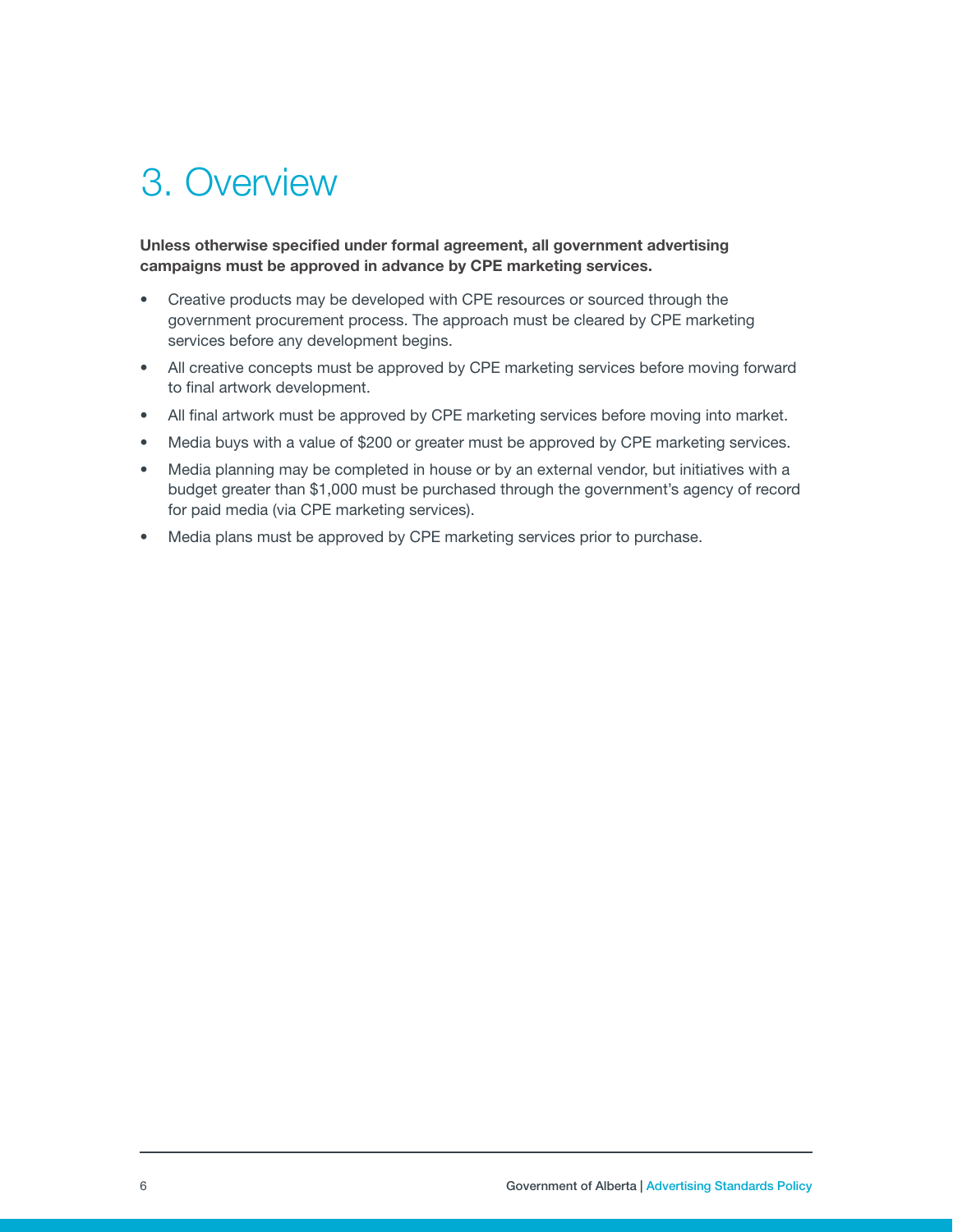### <span id="page-6-0"></span>4. Division of responsibilities

#### CPE managing director

• Creates, enforces and approves any changes to the Advertising Standards Policy.

#### CPE marketing services

- Creates awareness and understanding of the Advertising Standards Policy within CPE and throughout the broader public service.
- Provides audience-focused marketing and advertising services (planning and consultations, strategy development, execution and delivery, as well as monitoring and reporting) to CPE and other government departments.
- Specialty marketing and advertising services, including multicultural strategy, translation and adaptation services.
- Approves marketing and advertising strategies and products as compliant with this policy.
- Works with communications branches and program areas on negotiating agreements or opportunities that involve advertising.
- Directs the activity of agencies contracted to provide marketing and advertising services.
- Maintains a list of pre-qualified advertising agencies to provide services, including creative development, strategy and production services.
- Reports on advertising spending and activity for the government.

#### CPE communications branches

- Build awareness of the Advertising Standards Policy and associated processes.
- Work with CPE marketing services on marketing and advertising projects.
- Work with client areas to identify marketing and advertising needs.
- Liaise between client areas and CPE marketing services by consolidating feedback, navigating approvals and facilitating effective collaboration.
- Coordinate approvals and sign-off on paperwork and financial documents.
- Ensure that marketing tactics align with communications plans, messaging and initiatives.

#### Program areas within Government of Alberta

• Work with communications branches to coordinate marketing and advertising efforts through CPE marketing services.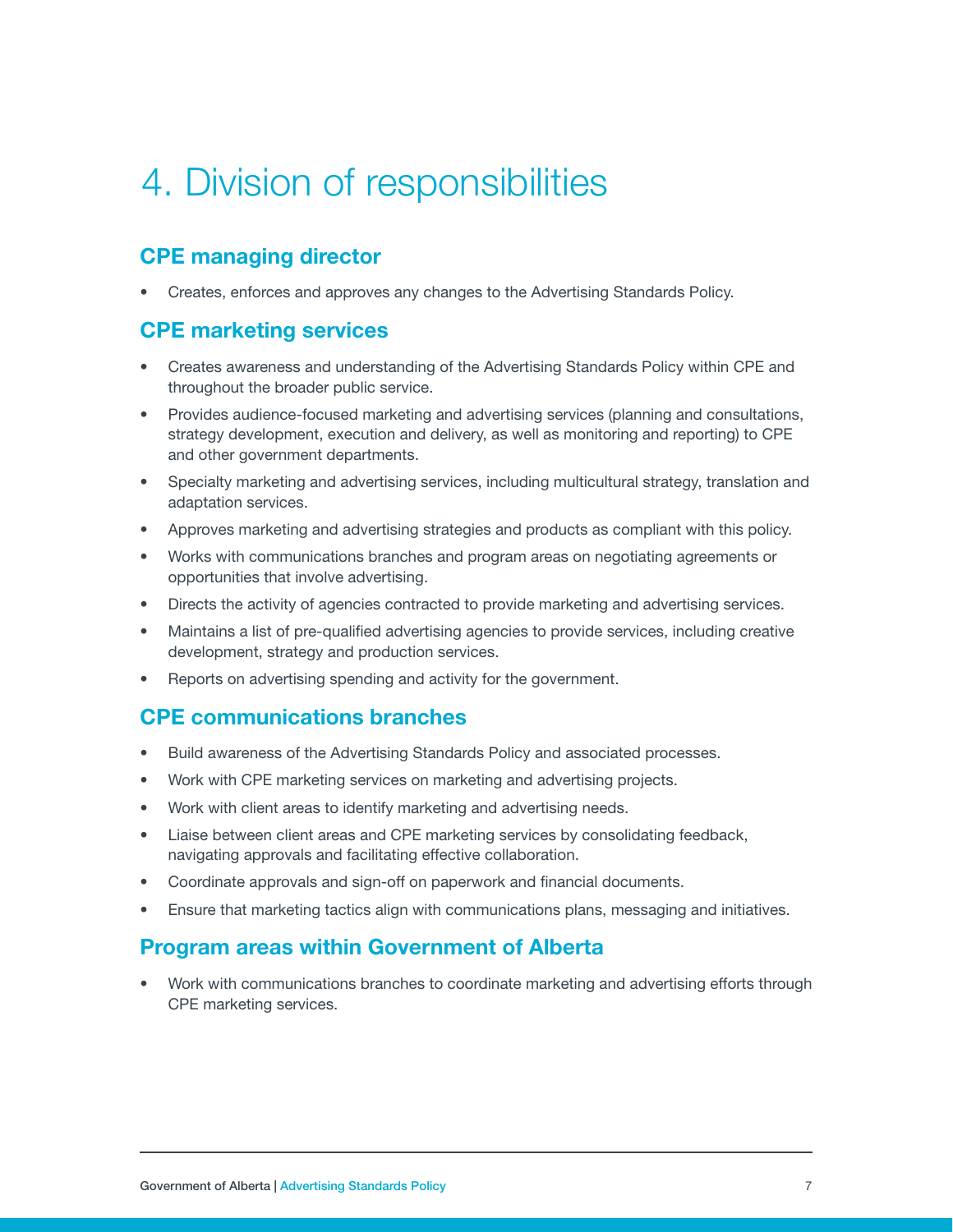### <span id="page-7-0"></span>5. Creative product standards

#### Advertising product standards

All advertising products developed must adhere to advertising product standards. Deviations from these standards must be approved by CPE's managing director, who will document exemptions and rationales and release this information to the public on a quarterly basis through the Government of Alberta's open data portal.

- The sponsor must be identified as the Government of Alberta.
- Creative assets must adhere to guidelines laid out in the Government of Alberta's Government Identity and Voice, Tone and Style policies.
- Creative assets must be clear of copyright permission issues.
- Photo and video images meant to depict Alberta locations must be shot in Alberta.
- Where possible, individuals depicted as people of Alberta must be Albertan.
- Where possible, talent selection must reflect Alberta's diversity.
- Advertising campaign creative assets must not include the name, voice or image of a member of the legislative assembly, or a declared candidate for provincial office, with the following exceptions:
	- In advertising for a major province-wide address by the Premier of Alberta, the name, voice and/or image of the Premier may be used.
	- In advertising for an event, such as a public engagement session or town hall, held by the Premier or a minister to consult on government business with the public or stakeholders, the host's name, voice and/or image may be used.
- Paid social media promotions (boosts) occur on Government of Alberta-owned channels only. The decision to boost rests with the executive director of Outreach.
- Photographs, graphics and videos created for government advertising are the property of the government. Vendors must be informed of this prior to contracting services.
- Paid actors and voice talent must be fairly compensated for their work and will receive, as appropriate, industry-standard pay or better, an industry-standard working environment or better, and residuals for the ongoing use of their voice or likeness.
- All talent must sign a non-disclosure agreement before viewing scripts.
- Unpaid talent must sign release forms giving permission to use their image, voice or quote in advertising.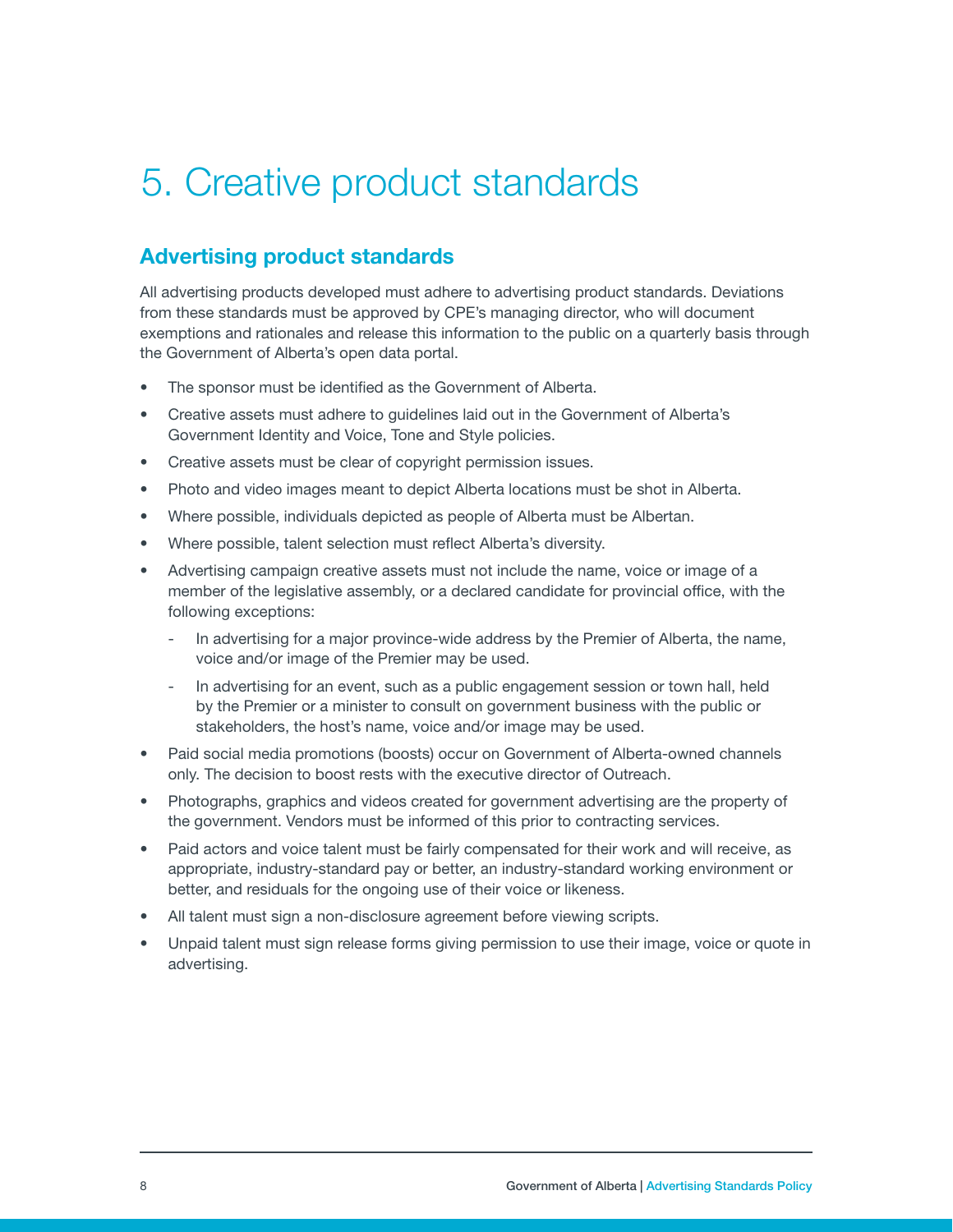#### <span id="page-8-0"></span>Campaign considerations

Campaigns are considered based on:

- benefit and relevance to the people of Alberta
- budget, timing and scope of requirements
- alignment with government priorities and support of government's key themes and messages
- adherence to the general guidelines in this document

### 6. Vendor contracts

External contracts are in place for each of the services listed below:

- **Creative and media planning** 
	- Marketing services manages and assigns advertising projects to agencies on our master-agreement list or through competitions.
- **Media buying** 
	- All paid advertising more than \$1,000 must be purchased through the government's agency of record for paid media.
- Recruitment and legal/tender advertising
	- Separate contracts exist for recruitment and legal/tender advertising. Contact CPE marketing services for process information.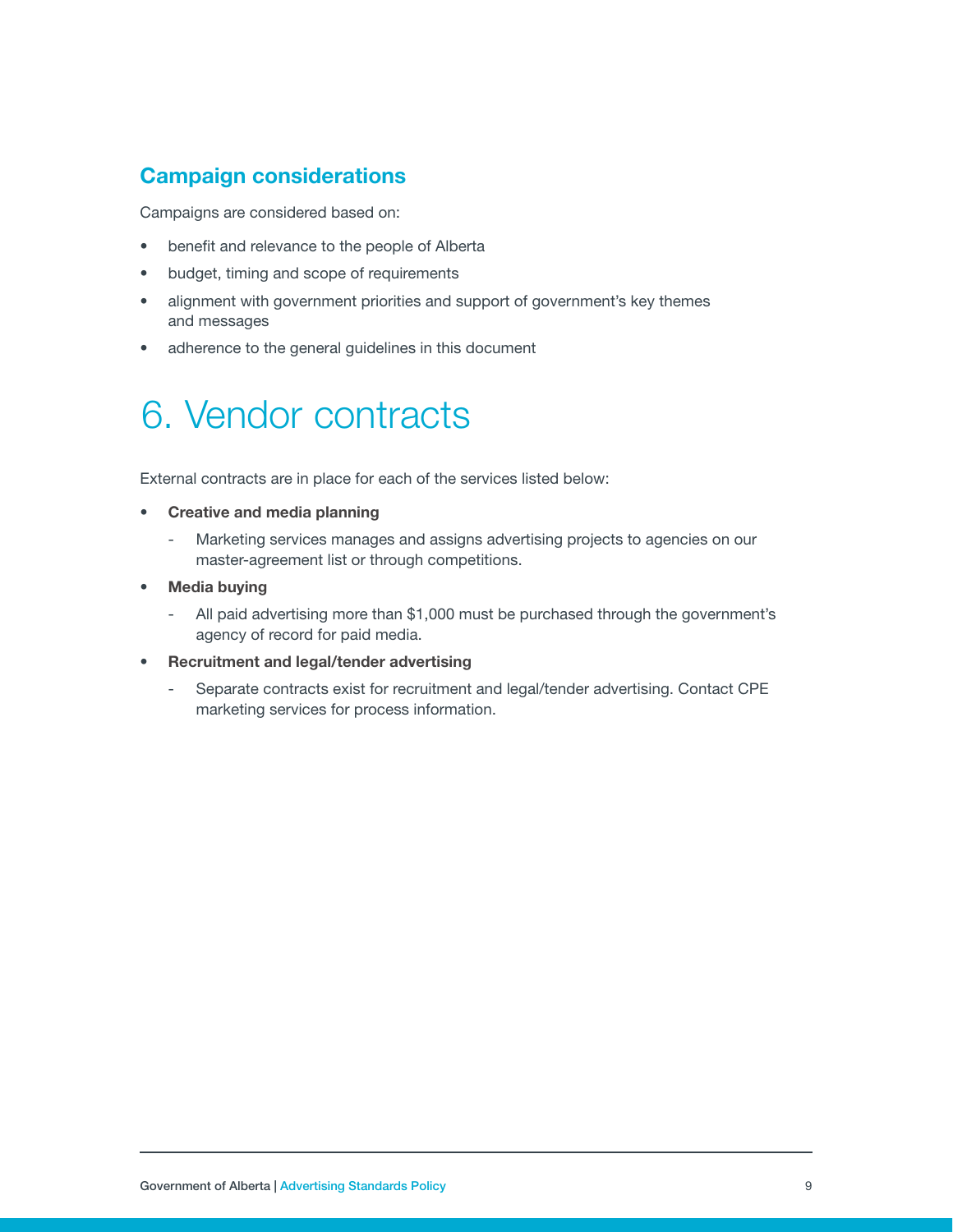### <span id="page-9-0"></span>7. Advertising during elections

Advertising activity is restricted during a byelection and general election period. Refer to the Government of Alberta Election Communication Policy for more detailed guidelines.

### 8. Marketing services contact information

For further information on marketing and advertising processes contact [marketingservices@gov.ab.ca](mailto:marketingservices@gov.ab.ca).